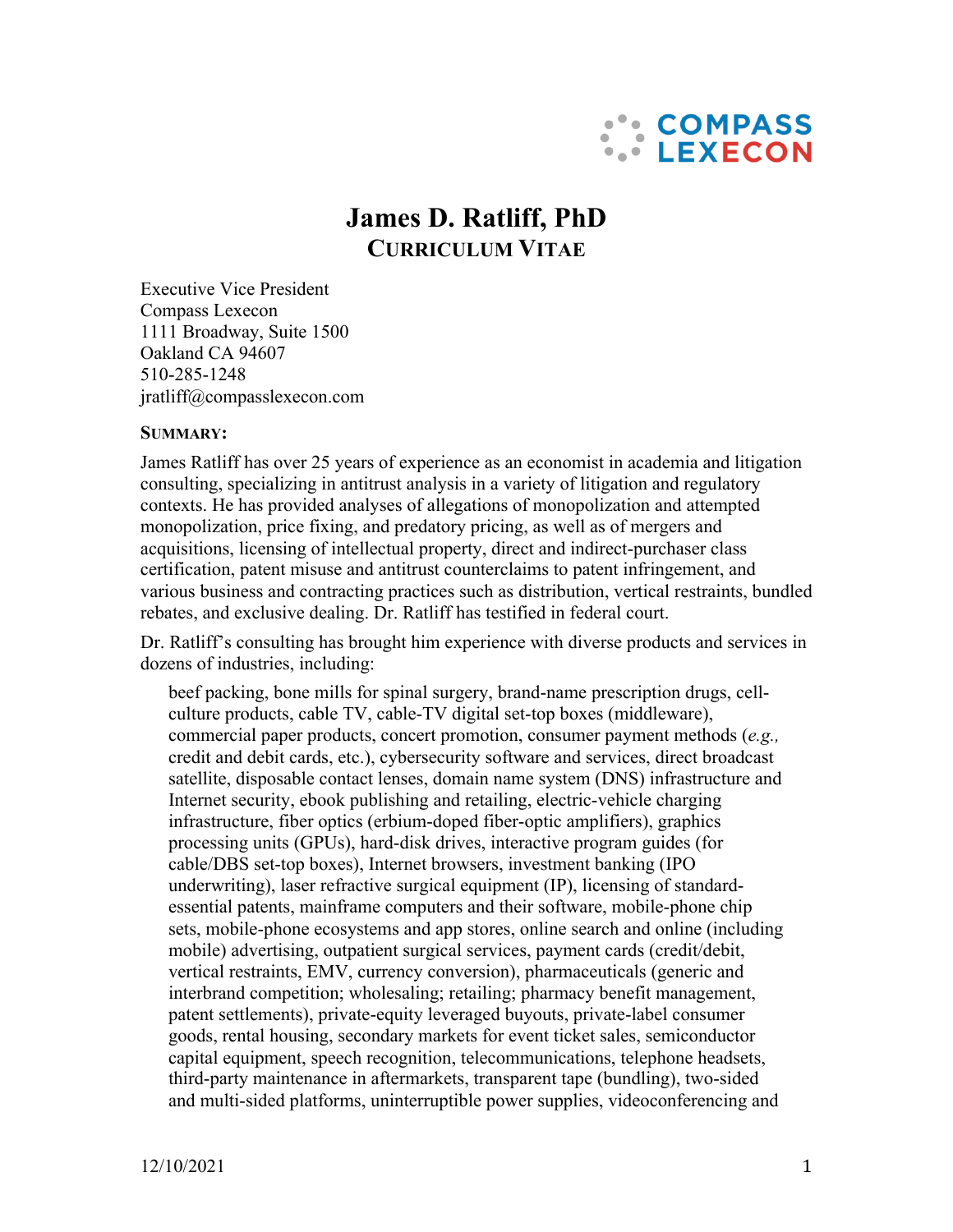unified communication, wholesale electricity markets, wireless technologies (3G, 4G, CDMA, WiMAX, OFDM, etc.), and wooden pallets.

### **EDUCATION**

- 1993, PhD, Economics, University of California, Berkeley *Fields of specialization: Industrial Organization and Advanced Microeconomic Theory*
- 1979, BA, Physics and Mathematics (double major), Oberlin College

#### **PROFESSIONAL EXPERIENCE:**

October 2006 – Present, Compass Lexecon, Oakland, CA *Executive Vice President (2013–present), Senior Vice President (2007–2013), Vice President (2006–2007)*

March 1998 – October 2006, LECG, Emeryville, CA *Senior Managing Economist (1999–2006), Managing Economist (1999), Senior Economist (1998–1999)*

- Fall 1999, Haas School of Business, University of California, Berkeley *Visiting Professor*
- 1992–1998, Economics Department, College of Business and Public Administration, University of Arizona *Assistant Professor*
- 1996–1998, Virtual Perfection Web Solutions *Owner*
- 1986–1992, University of California—Berkeley, Economics Department *Research Assistant, funded by National Science Foundation grant IRI-8902813 Graduate Student Instructor*
- 1989, Massachusetts Institute of Technology, Economics Department *Research Assistant, provided technical and pedagogical assistance to Drew Fudenberg and Jean Tirole during their writing of Game Theory (MIT Press, 1991)*
- 1979–1985, University of Texas at Austin, Applied Research Laboratories *Research Physicist Associate*

#### **PUBLICATIONS:**

- "Is There a Market for Organic Search Engine Results and Can Their Manipulation Give Rise to Antitrust Liability?," with Daniel Rubinfeld, *Journal of Competition Law & Economics* 10(3), 2014, 517–541.
- "The Use and Threat of Injunctions in the RAND Context," with Daniel Rubinfeld, *Journal of Competition Law & Economics* 9(1), 1–22, 2013.
- "Online Advertising: Defining Relevant Markets," with Daniel Rubinfeld, *Journal of Competition Law & Economics*, 6(3), 653–686, 2010.